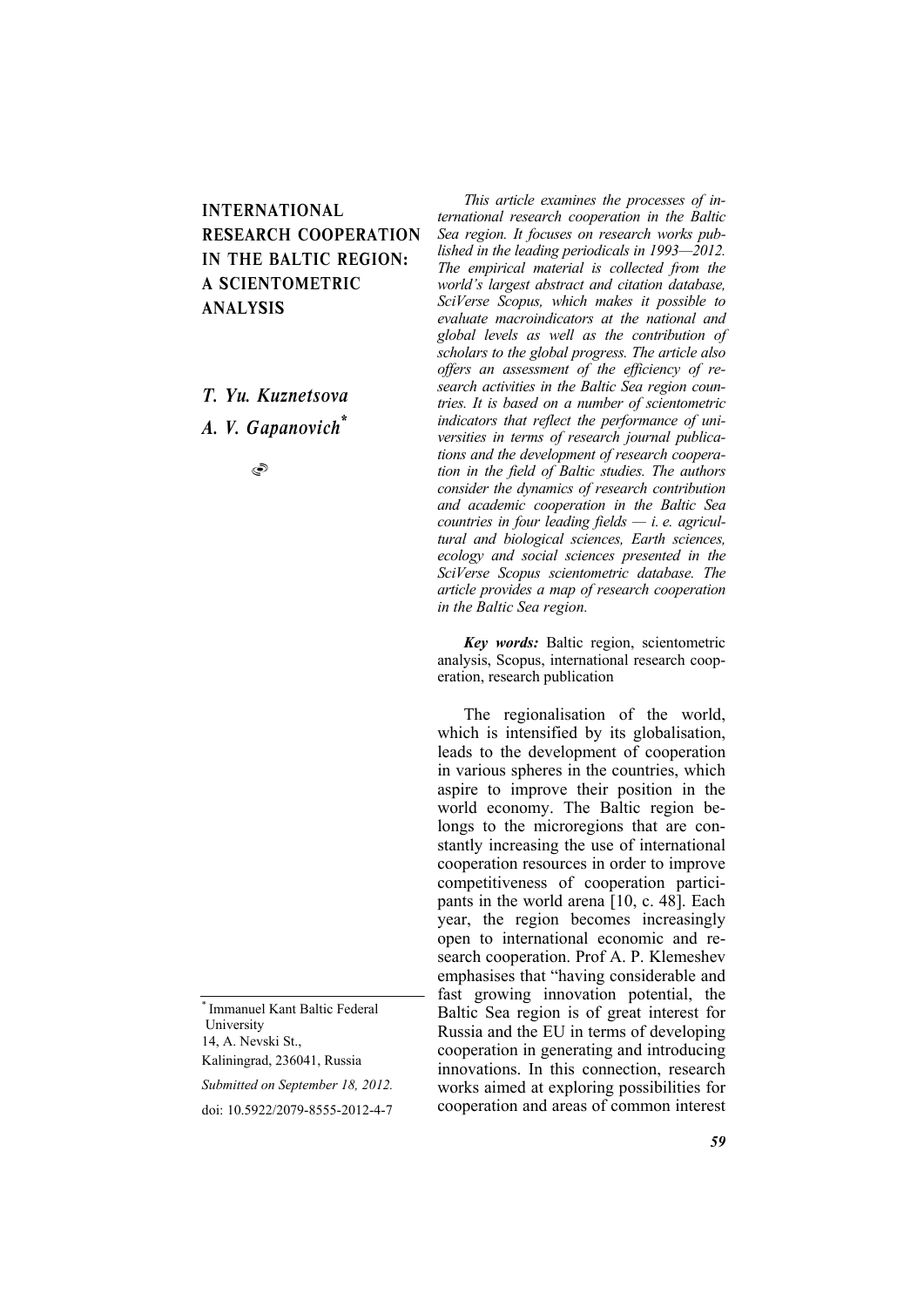are gaining importance" [10, p. 52]. The Baltic Sea region has always been an important area of study for research community. Before the 1990s, scholars focused on research in such field as oceanology, geology, ecology, etc. However, today they are paying more attention to the issues of international cooperation, economic development, politics, education and culture. International research cooperation is actively developing, which is manifested in stable contacts with international partners. In this respect, the number of joint publications of scholars coming from different countries is an important indicator.

This work aims to analyse a level, development dynamics, specialisation and geography of international research cooperation in the Baltic region by examining research publications.

Scientometric studies are popular both in Russia and abroad. The most influential scholars in this field are as follows: D. Price [p.22—25], who laid the foundations of the discipline; E. Garfield [p.30—37], who formulated the basic principles of theory of citations; H. G. Small [p.38—41], who developed the concept of a co-citation cluster. This study is also based on theoretical findings of Russian scholars: Yu. V. Granovsky [3—4], G. F. Gordukalova [5—9], Z. N. Mulchenko [17—18], V. A. Markusova [12—14], I. V. Marshakova-Shaikevich [15], V. V. Nalimov [18], V. V. Pislyakov [21; 42], V. M. Tytynnik [29] and O. V. Penkova [19—20].

As a source of empirical material, we used the world's largest abstract and citation database (DB), Scopus. It contains more than 45m publications (as of May 2012) [27, p. 7—9]. The research methodology suggests a consistent scientometric analysis of such aspects as the number of research publications by scholars from Baltic Sea region states, study of the Baltic region as an area of research and the level of research cooperation development.

Publications on the Baltic region (search queries "Baltic region", "Baltic Sea area") found in the Scopus database relate predominantly to the following sciences: Earth sciences  $(32\%)$ , ecology  $(18\%)$ , agriculture and biology  $(17 \%)$ , and social sciences  $(7 \%)$ .

On the basis of the four primary research fields, we analysed outputs of research papers by the Baltic Sea region scholars. Firstly, one should emphasise an increase in the number of articles on regional issues — in 1993— 2011, this number grew more than eightfold (fig. 1).

The activity of scholars in the Baltic Sea region in terms research journal publications is highly differentiated. According to Scopus, 8 research works were published per 100 Russian scholars in 2010; in Sweden, this rate is more than 6 times as high<sup>1</sup>. Unfortunately, Russian publications also have a lower citation level (fig. 2), which is explained by a number of factors: a small number of works published in the English language, low awareness of Russian scholars of research works by their foreign colleagues, lack of references to Russian universities/research institutions in research papers written by Russian scholars who work abroad.

The mean value of the citation index per one publication of the Baltic Sea region scholars is 1.44 (2010); whereas, the world average is 1.24. In this regard, the research communities of Scandinavian countries and Germany are the leaders.

l

 $<sup>1</sup>$  Ibid.</sup>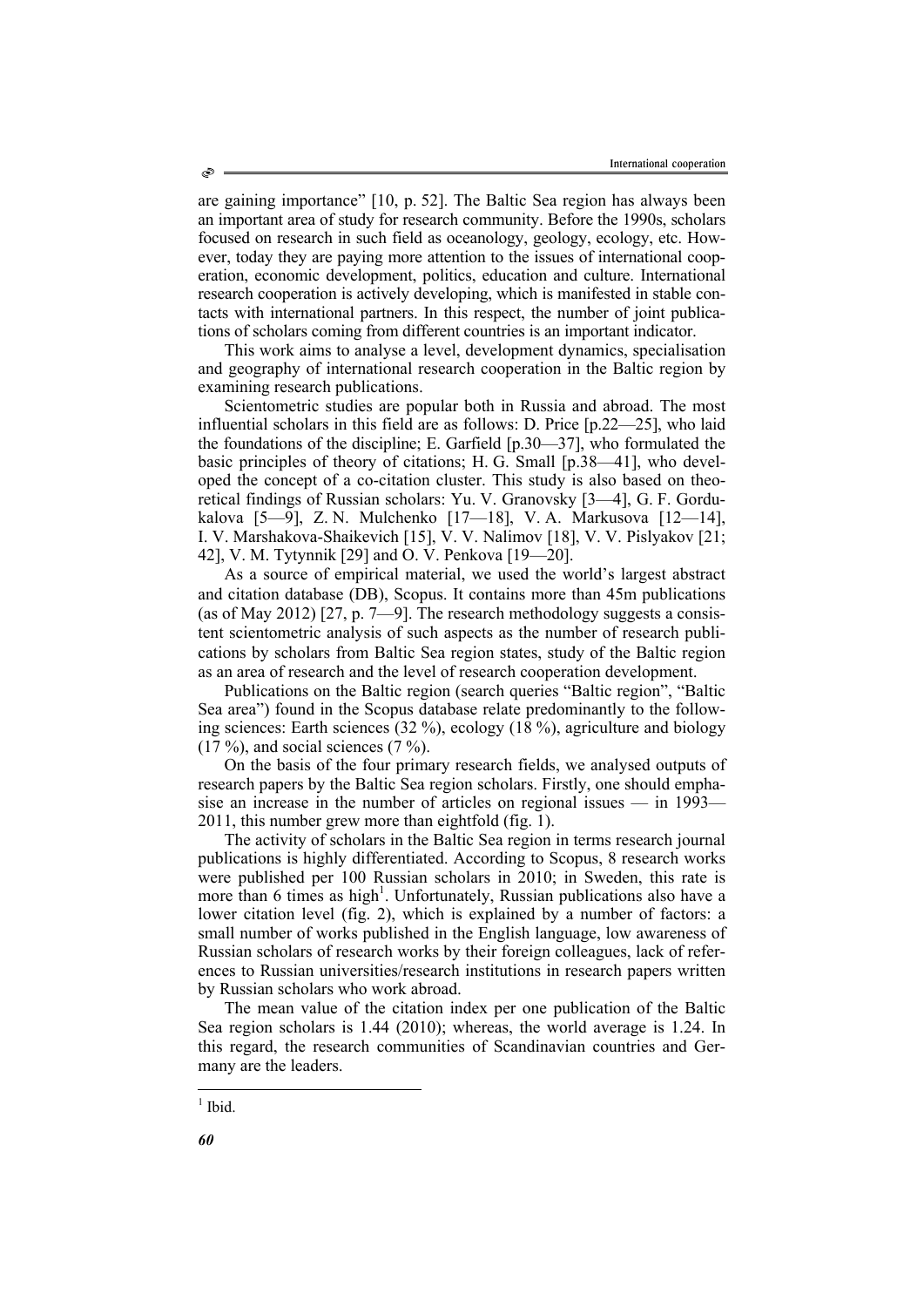



An analysis of the total value of the Hirsch index, which makes it possible to assess the weight of a country in research, shows that the leading countries are Germany, Russia and Poland. These countries rank fourth, sixteenth and twentieth respectively, according to the 2010 SCImago Journal & Country Rank that offers annual statistics on the number of publications and citations by journals and countries on the basis of the Scopus DB information and is available on the SCImago Journal & Country Rank analytical portal. A share of the Baltic Sea countries in the world value of the Hirsch index almost equals the total number of publications and amounts to almost 11 % (fig. 3).



Fig. 2. The average level of citation per article (all research fields in the Scopus DB) in the Baltic Sea region

l

Ò

 Compiled by the authors, based on: *The* SCImago Journal & Country Rank. URL: http://www.scimagojr.com/index.php (accessed on 20.08.2012).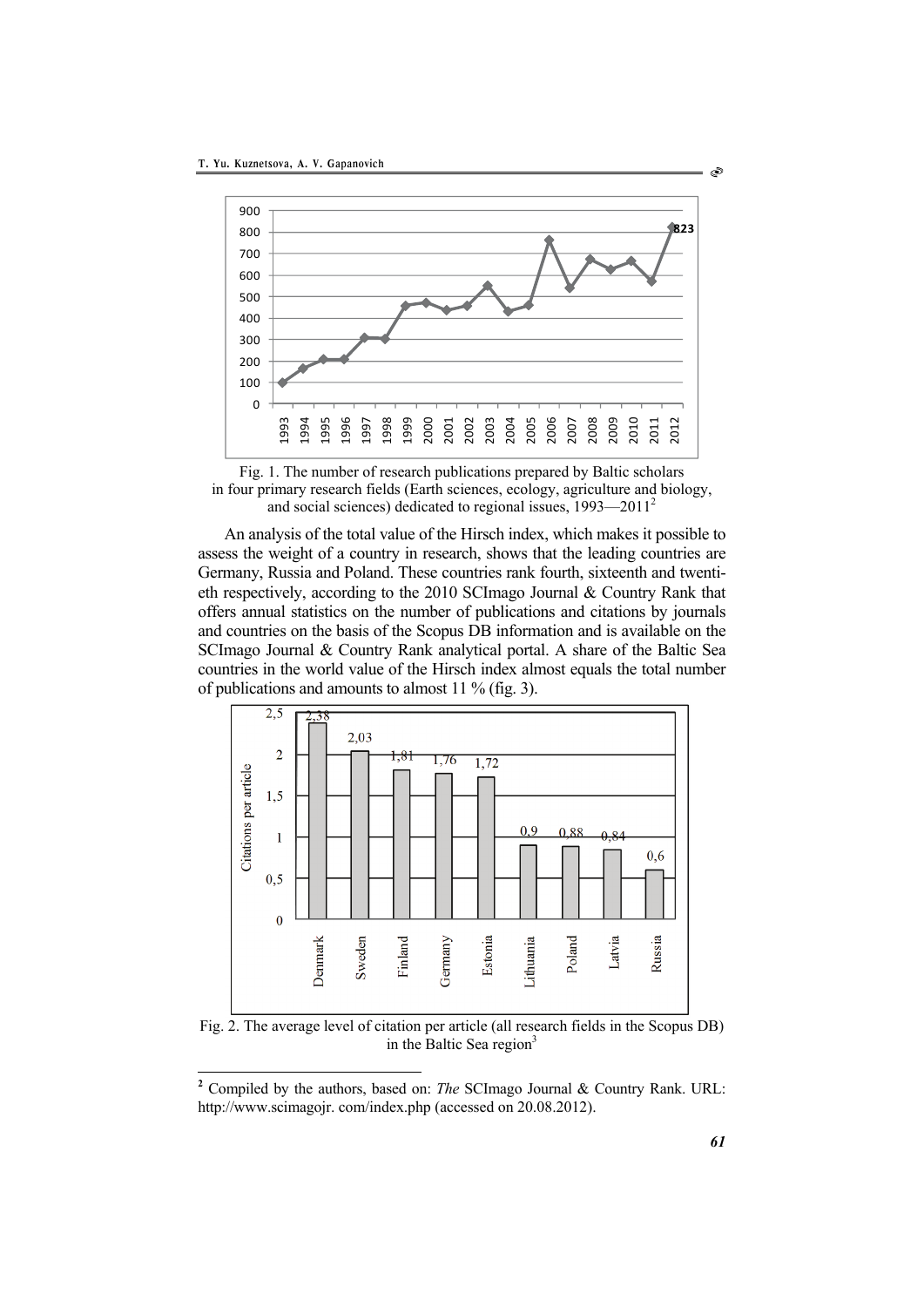

Fig. 3. Hirsch index in the Baltic macroregion countries<sup>4</sup>

Thus, the evaluation of efficiency and productivity of scholars in the Baltic Sea region performed on the basis of bibliometric indicators shows that the leaders in this respect are Germany, Denmark and Scandinavian countries. This result is indicative of a general level of research, and technological and innovative development of these countries. It is confirmed by a number of works [1; 16] offering a complex analysis of this field as they also name these countries as leaders.

An important research area is the Baltic Sea region itself. It is studied by various science specialists — more than 150 international research journals regularly publish articles dedicated to this region.

On the basis of scientometric indicators, we analyse research articles by the Baltic Sea region scholars who study this region within the abovementioned four principal research fields (fig. 4).

One can identify three groups of countries in the Baltic Sea region according to research publication outputs. The first group brings together Germany, Sweden and Finland (26—17 %); the second group includes Denmark and Poland (15—11 %); the third "outsider" group consists of Russia and the Baltic states  $(10$  — less than 5 %). Germany's leading position is explained by a high level of scientific development in general and public interest in expanding Germany's political and economic presence in the macroregion. As early as 2006, Chancellor G. Schröder called the Baltic Sea region a "laboratory for Europe" in his speech on the occasion of the German presidency in the Council of the Baltic Sea States [2].

l

Ò

<sup>3</sup> Compiled by the authors, based on *The* **SCImago Journal & Country Rank.** <sup>4</sup>

 $<sup>4</sup>$  Ibid.</sup>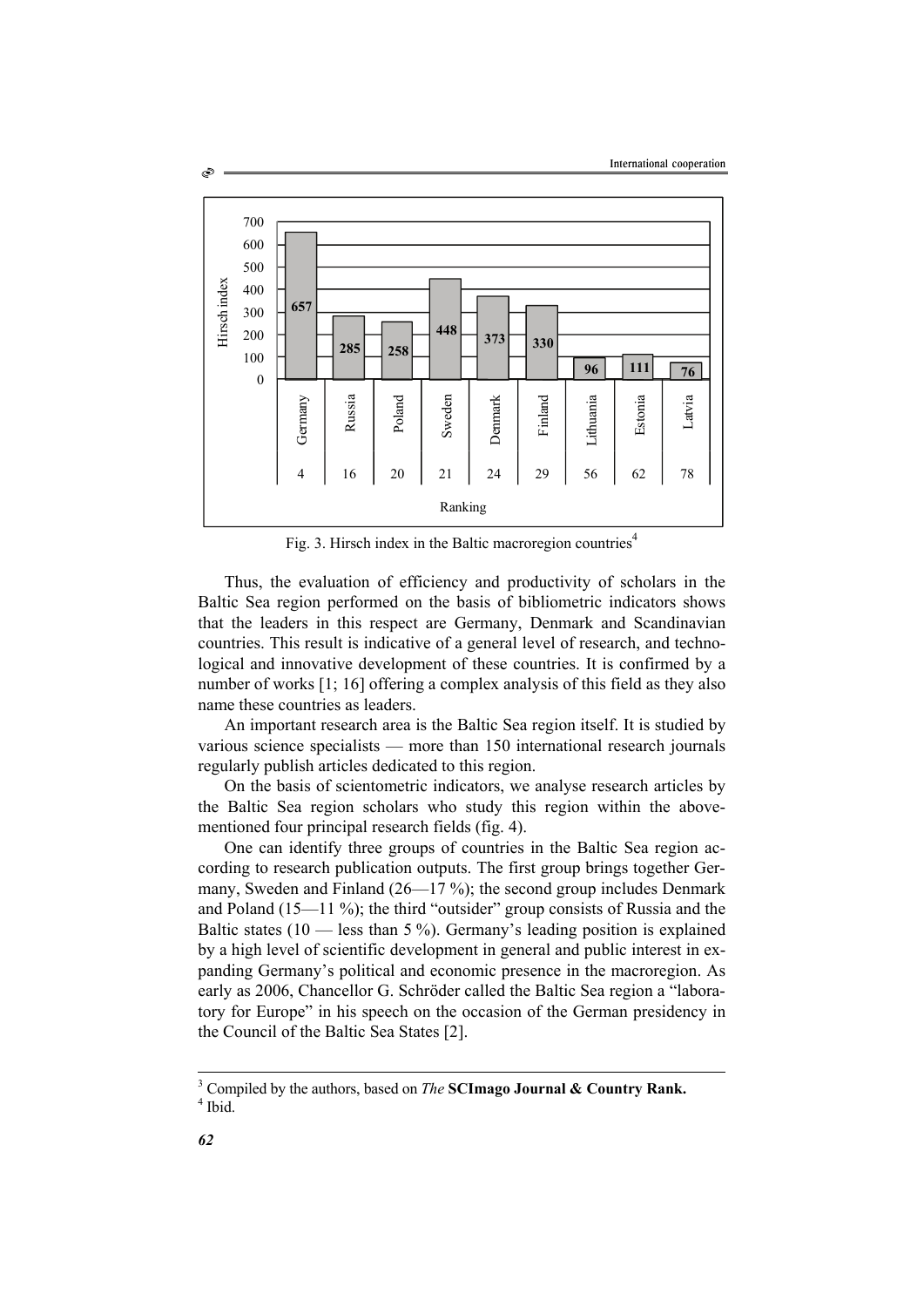

Fig. 4. The share of research publications on regional issues by the Baltic Sea region scholars in  $1993 - 2012$ .<sup>5</sup>

**The Russian Federation ranks third in the** SCImago Journal & Country Rank; however, among the countries, whose scholars pay close attention to the problems of the Baltic Sea region and publish their research results in research journals, Russia is poorly represented. As to the four principal fields of research on the Baltic region, the Scopus DB offers information only on 12 publications by Russian scholars. This number requires further comments. It is a matter of history that in the Russian Federation most studies are conducted in the field of exact sciences. It is shown on the diagram demonstrating thematic distribution of Russian scholars' research in 2011 (it largely coincides with long-term trends) (fig. 5). However, the study of the Baltic Sea region belongs, primarily, to such research fields as agriculture and biology, Earth sciences, ecology and social sciences.

Since 2000, Russia launched a number of transborder cooperation programmes in the Baltic Sea region [11]. In the nearest future, our scholars will receive an additional impetus for conducting regional studies. According to the Zaks. ru informational portal, the European Parliament plans to allocate  $\epsilon$ 100m for studying the Baltic Sea region [28]. And, finally, in July 2012, the Russian Federation took over the CBSS presidency from Germany. All these factors must positively affect the number of studies on the Baltic region and result in the growth of research papers written by Russian scholars.

The information available at the SCI mago Journal & Country Rank analytical portal also makes it possible to assess international research cooperation of the Baltic Sea region countries and analyse the articles authored by international collaborators (fig. 6).

l

S

<sup>5</sup> Compiled by the authors, based on *The* **SCImago Journal & Country Rank.**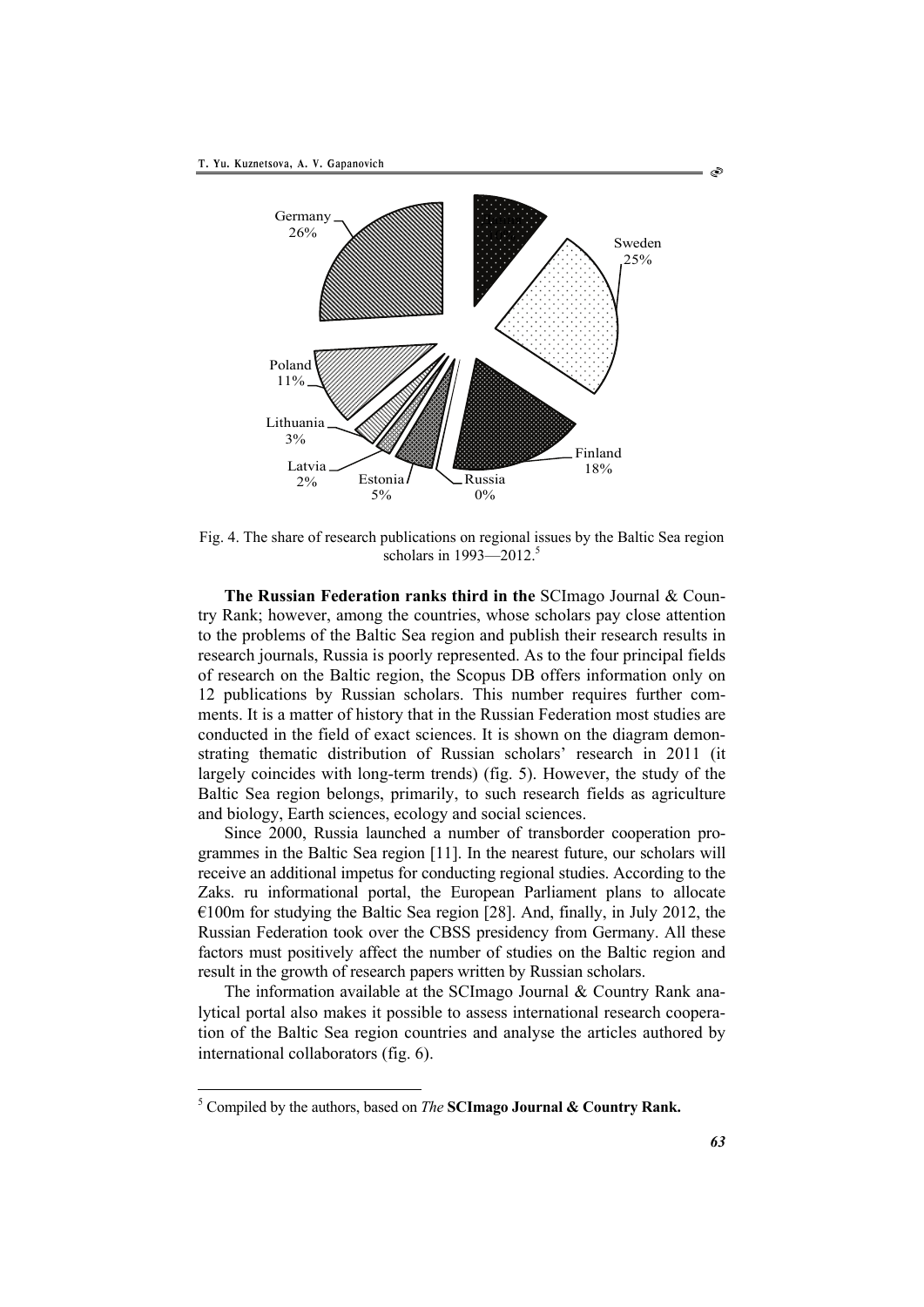

Fig. 5. Fields of scientific research undertaken by Russian scientists, 20116



Fig. 6. The number of articles written by international teams of authors from the Baltic macroregion countries, 1996—20117

Ò

<sup>&</sup>lt;sup>6</sup> Compiled by the authors, based on *The* **SCImago Journal & Country Rank.**<sup>7</sup> Compiled by the authors, based on *The* **SCImago Journal & Country Rank.** 

Compiled by the authors, based on *The* **SCImago Journal & Country Rank.**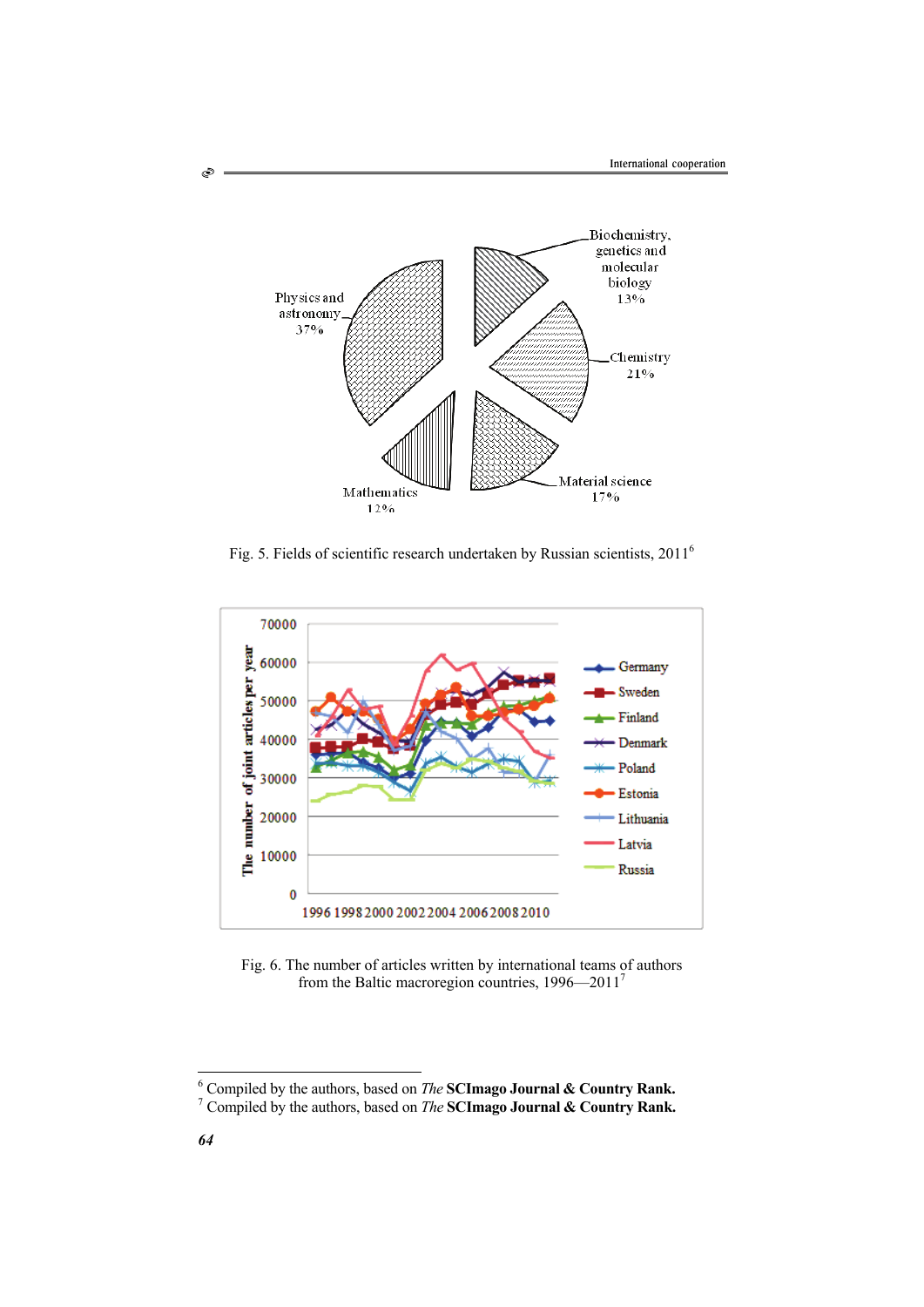The figure shows that the largest number of articles written in collaboration was published by scholars from Latvia, Denmark and Sweden. The second group brings together Estonia, Finland and Germany; the third group includes Lithuania, Poland and Russia.

The fact that Finland and Germany are found in the second group can be explained by an optimal combination of domestic author resources, the level of research potential development and an extensive network of international contacts. The mentioned factors allow these countries to occupy top positions both in terms of the number of publications and citation indicators (see fig. 2). In their turn, Latvian scholars actively look for international coauthors. As a result, 73 % of a total of 39,005 articles found in Scopus in 2011 are written in collaboration.

A different situation is observed when analysing the publications by the Baltic Sea region scholars written in collaboration and devoted to the Baltic Sea region (the four principal research fields).

Germany, Denmark and Sweden have the best developed international contacts; the lowest positions in this respect are occupied by Finland, Poland and Estonia. Scientists from post-Soviet countries (Russia, Lithuania and Latvia) rarely attract international scholars as co-authors for articles on the Baltic issues (fig. 7). In Russia, it is explained by the fact that public policy in science and innovation is primarily orientated at the natural science. In addition, the problems of macroregions are rather poorly studied [26]. Integral research on these problems is conducted at the Immanuel Kant Baltic Federal University, the International Centre for Social and Economic Research — Leontief Centre, the Centre for Comprehensive European and International Studies, European University in Saint Petersburg, the Institute of World Economy and International Relations, Saint Petersburg State University, the Russian-Baltic Centre of the Institute of Sociology of the Russian Academy of Sciences and some other institutions.

As Figure 7 shows, the most intensive development of research ties is observed between German scholars, and those from Denmark, Sweden and Finland, which is explained by high scientific and technological potential of Germany in the macroregion. Stable research connections are characteristic of Finland, Denmark, Sweden, Germany and Estonia. In 2011, Lithuania and Latvia did not publish any joint works that were registered in the Scopus databases. Russia has the strongest research ties with Germany and Finland. It is worth emphasising that in 2000—2010 the number of joint research articles on the Baltic region increased by 10 %.

In can be concluded that the Baltic Sea region countries are characterised by significant differentiation in the outputs of research publications, which corresponds to their scientific and technological development potential in general.

The Baltic region is an important research area (especially, for geographers, environmental scientists and biologists); however, joint research carried out by the Baltic Sea region scholars results in a limited number of publications dedicated to this topic. The most active cooperation is observed in Germany, Denmark and Sweden, which is explained by a number of factors, for instance, common usage of the English language as a means of scientific communication, absence of political barriers in the past and a long history of cooperation in various spheres.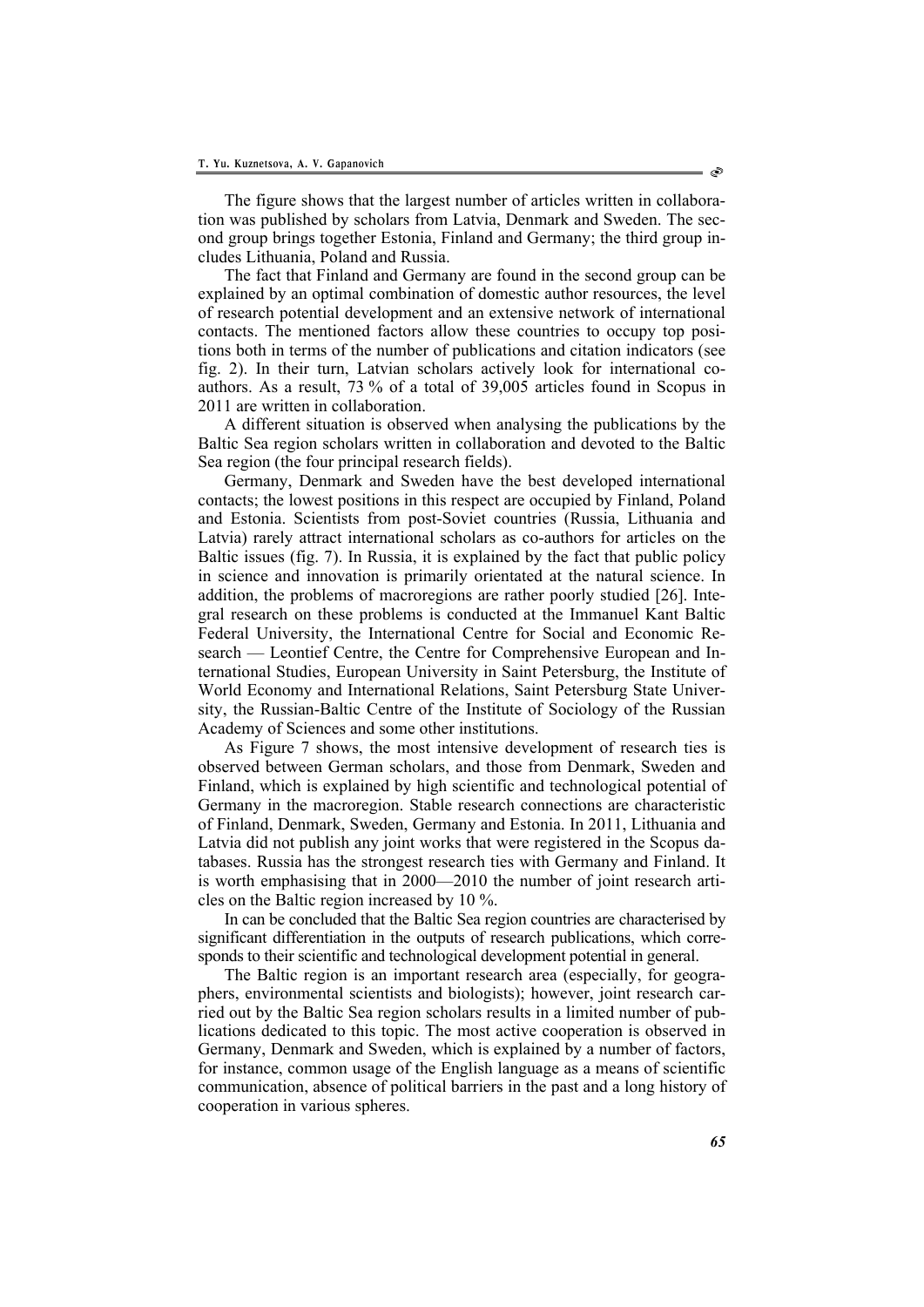

Fig. 7. International research cooperation in the field of Baltic Sea region studies, 2011<sup>8</sup>

The improvement of Russia's standing in the Baltic Sea region requires further development of international cooperation, including the field of education and science.

Closer cooperation of Russian scholars with international colleagues in the Baltic region studies requires stronger ties between research institutions and editorial boards of international journals, the improvement of existing Russian journals on regional problems and the establishment of new ones, their further inclusion in international abstract and citation databases, active participation of Russian scholars in international conferences and package measures aimed at improving the command of the English language. EU cross-border cooperation programmes can serve an efficient tool for activating joint research on the Baltic Sea region among scholars from the Scandinavian countries, Germany, Poland and the Baltic states. Other tools can include the development of research cooperation with the Council of the Baltic Sea States, participation in research and education projects, and preparation of new ones.

l

<sup>8</sup> Compiled by the authors, based on *The* **SCImago Journal & Country Rank.**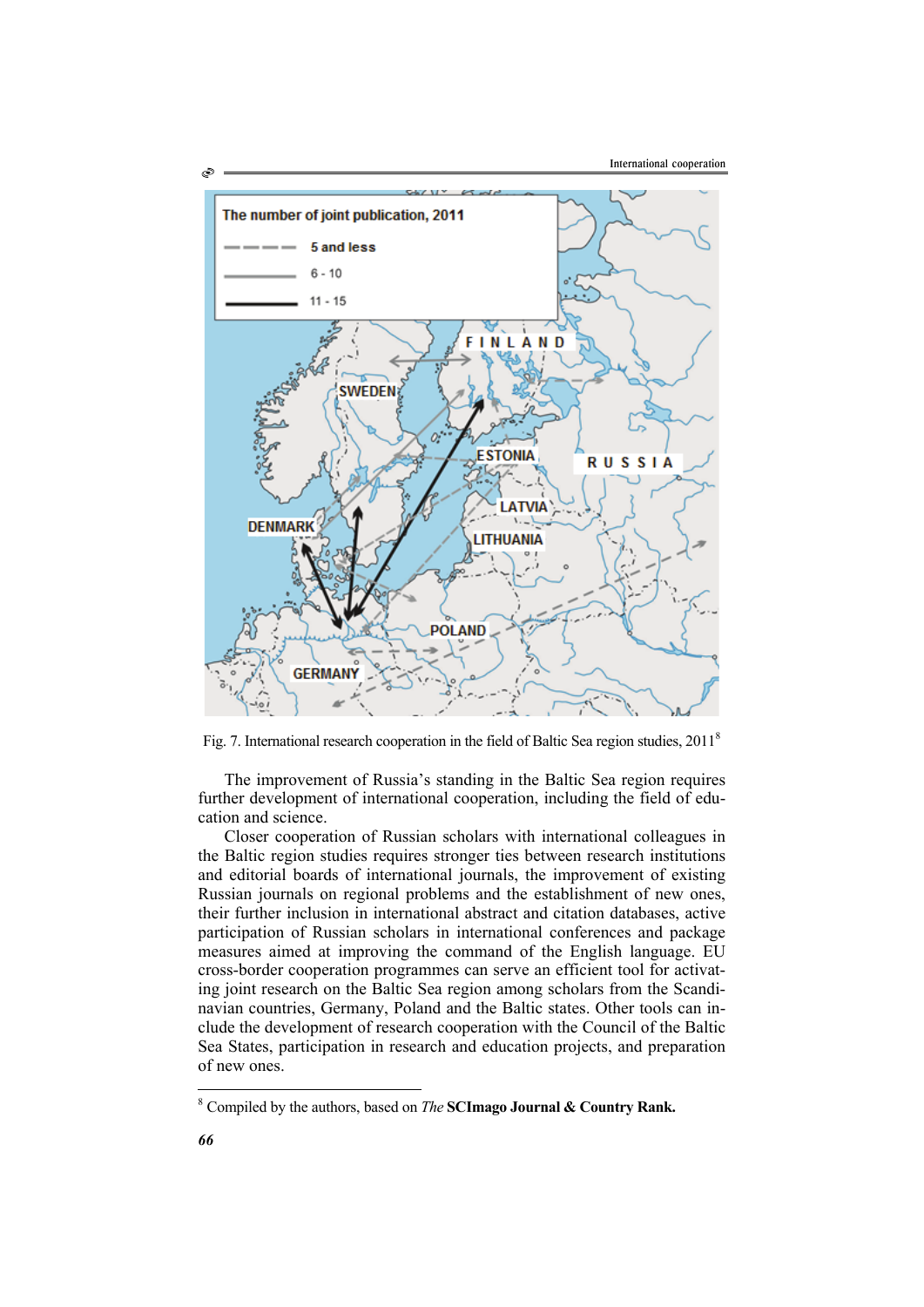Further development of research cooperation in studying the Baltic Sea region is an important aspect of sustainable development of this macroregion. It contributes to an increase in the quality and competitiveness of national research and education systems.

## *References*

1. Batorshina, I. A., Kuznetsova, T. Yu. 2012, Nacional'nye innovacionnye sistemy stran Baltijskogo makroregiona: sravnitel'nyj analiz [National innovation systems of the Baltic Sea macro-region: a comparative analysis], *Issledovaniâ Baltijskogo regiona*, no. 1 (9), p. 30—39.

2. Volodkin, А. 2006, Baltic Regionalism Emergence, *Journal of International Law and International Relations*, no. 2, available at: http://evolutio. info/content/ view/1013/176/; http://en. evolutio. info/index. php?option=com\_content&task= view &id=83&Itemid=46 (accessed 15 July 2012).

3. Granovsky, Yu. V. and all. 1974, Ispol'zovanie statistiki premij i patentov dlja ocenki razvitija issledovanij [Using Statistics awards and patents for evaluation of research]. In: *Naukometricheskie issledovanija v himii* [Scientometric studies in chemistry], Moscow, p. 122—130.

4. Granovsky, Yu. V. 2002, Is It Possible to Measure Science? V. V. Nalimov's Research in Scientometrics, *Scientometrics*, Vol. 52, no. 2, p. 127—150, available at: http:// link. springer. com/article/10.1023/A%3A1017991017982?null (accessed 15 July 2012).

5. Gordukalova, G. F. 1979, *Problemy otbora dokumentov v tekuwej otraslevoj bibliografii po obwestvennym naukam*: diss.. kand. ped. nauk [The problem of selection of documents in the current bibliography of social studies: summary of dis.... candidate of pedagogic. sciences], Leningrad.

6. Gordukalova, G. F. 1990, *Dokumental'nyj potok social'noj tematiki kak obekt bibliograficheskoj dejatel'nosti* [Documentary stream social dimension as the object of the bibliographic], Leningrad.

7. Gordukalova, G. F. 1991, Sohranim li professional'noe soobshestvo? [To maintain the professional community?] *Sovet, bibliogr.* [Council, ref], no. 4, p. 13—21.

8. Gordukalova, G. F. 1992, Statisticheskij monitoring dokumental'nogo potoka [Statistical monitoring of the flow of the documentary]. In: Zubov, Yu. S. (ed.), *Problemy differenciacii i integracii v otraslevoj bibliografii* [Problems of differentiation and integration in the bibliography], Moscow, p. 87—98.

9. Gordukalova, G. F. 1992, *Dokumental'nyj potok v bibliograficheskoj dejatel'nosti: Istorija, teorija, tehnologija osvoenija*: diss.. d-ra ped. nauk [Documentary flow bibliographic activities: History, theory, technology development: PhD thesis], Saint Petersburg.

10. Klemeshev, A. P. 2011, A comparative assessment of the innovation potential of the Baltic Sea region countries, *Baltic Region*, no. 2 (8), p. 43—48. doi: 10.5922/2079-8555-2011-2-5, available at: http://journals. kantiana. ru/upload/ iblock/ 1ee/Andrei%20P.%20Klemeshev\_43—48.pdf (accessed 15 July 2012).

11. Klemeshev, A., Fedorov, G. 2009, Baltic Studies at the I. Kant State University of Russia, *Baltic Region*, no 1, p. 95—103. doi: 10.5922/2079-8555-2009-1-11, available at: http://journals. kantiana. ru/upload/iblock/107/Klemeshev%20A.,%20 Fedorov%20 %20G. pdf (accessed 5 August 2012).

12. Markusova, V. А. 2003, Citiruemost' rossijskih publikacij v mirovoj nauchnoj [Cited Russian publications in international scientific], *Vestnik Rossijskoj akademii nauk* [Bulletin of the Russian Academy of Sciences], Vol. 73, no. 4, p. 291—298.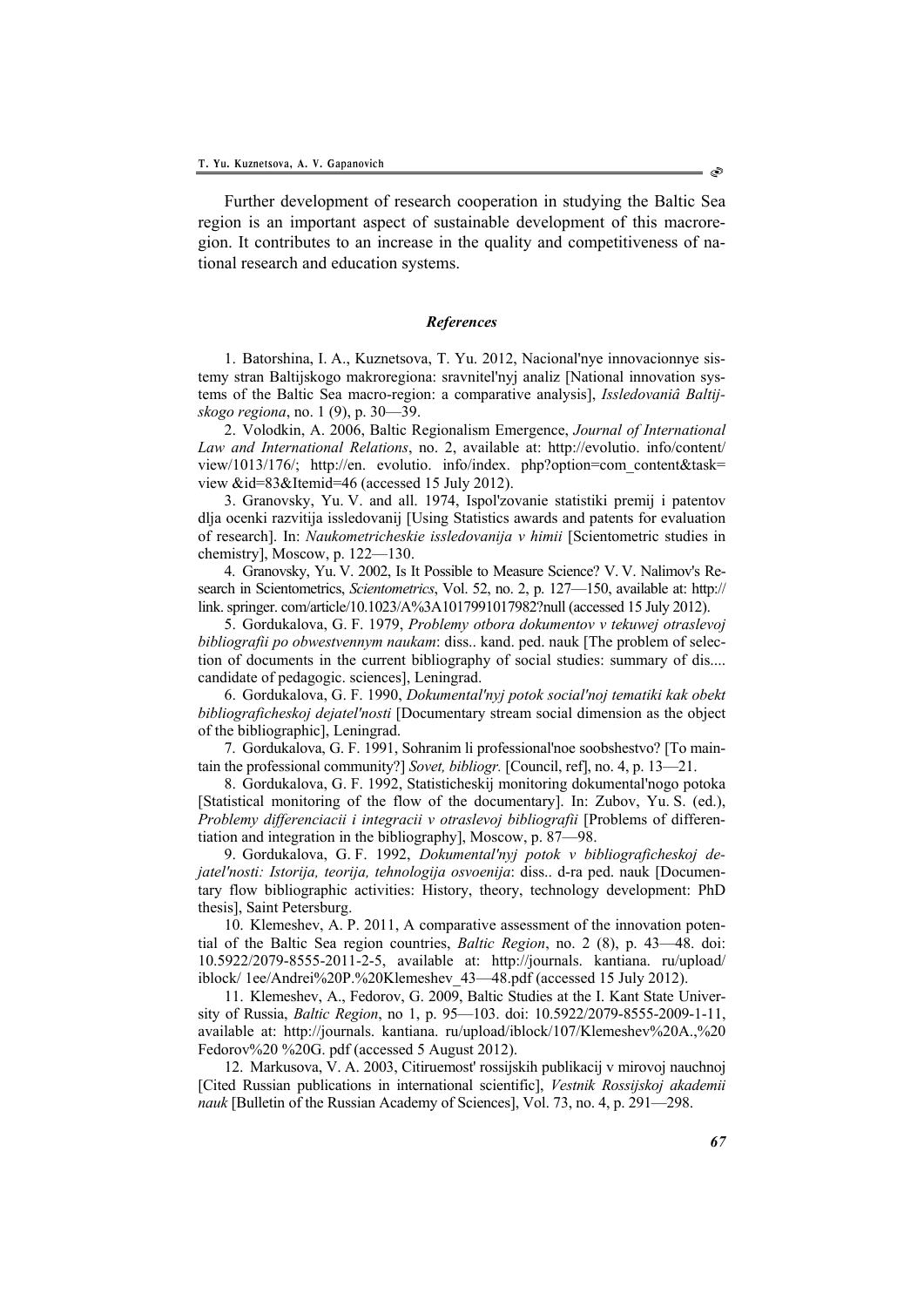13. Markusova, V. А. 2005, Informacionnye resursy dlja monitoringa rossijskoj nauki [Information resources for the monitoring of Russian science], *Vestnik Rossijskoj akademii nauk* [Bulletin of the Russian Academy of Sciences], Vol. 75, no. 7, p. 607—612.

14. Markusova, V. А. 2006, Sravnenie nauchnoj produktivnosti uchenyh Rossii i drugih stran Bol'shoj vos'merki [Comparison of scientific productivity of scientists from Russia and other countries of the Group of Eight], *Nauchno-tehnicheskaja informacija* [Scientific and technological information], Ser. 1, Organizacija i metodika informacionnoj raboty [Organization and method of information work], no. 6, p. 18—27.

15. Marshakova-Shaykevich, I. V. 1995, *Vklad Rossii v razvitie nauki: bibliometricheskij analiz* [Russia's contribution to the development of science: bibliometric analysis], Мoscow, Janus.

16. Mäkinen, H. 2012, Innovacionnyj process v regione Baltijskogo morja [The innovative process in the Baltic Sea region], *Balt. Reg*., no. 3(13), p. 73—86. doi: 10.5922/2074-9848-2012-3-5, available at: http://journals. kantiana. ru/upload/ iblock/ 997/pmygpcomprnojp\_73—86.pdf (accessed 1 July 2012).

17. Mulchenko, Z. М. 1970, *Issledovanie informacionnyh potokov v nauke na osnove bibliograficheskih ssylok*: dis.... kand. tehn. nauk. [Investigation of information flow in science-based bibliographic references: PhD thesis], Мoscow.

18. Nalimov, V. V., Mulchenko, Z. М. 1969, *Naukometrija. Izuchenie razvitija nauki kak informacionnogo processa* [Scientometrics. Study of the development of science as a process of information], Moscow, Nauka.

19. Penkova, О. V. 2004, Analiz citirovanija kak naukometricheskij i bibliometricheskij metod [Citation analysis as Scientometric and bibliometric method], *INFORMETRICS. RU*, available at: http://informetrics. ru/articles/sn. php?id=65 (accessed 21 July 2012).

20. Penkova, О. V. Tyutyunnik, V. М. 2001, Informetrija, naukometrija i bibliometrija: naukometricheskij analiz sovremennogo sostojanija [Informetriya, scientometrics and bibliometriya: Scientometric analysis of the current state], *INFORMET-RICS. RU*, available at: http://informetrics. ru/articles/sn. php?id=45 (accessed 21 July 2012).

21. Pislyakov, V. V. 2010, Soavtorstvo rossijskih uchenyh s zarubezhnymi kollegami: publikacii i ih citiruemost' [Co-authorship of Russian scientists with foreign colleagues: publications and their citation], *Preprint WP6/2010/01*, Мoscow, available at: https://www. hse. ru/data/2010/06/01/1219988645/WP6\_2010\_01fin. pdf (accessed 17 July 2012).

22. De Solla Price, D. J. 1963, *Little science, big science*, New York, Columbia University Press.

23. De Solla Price, D. J. 1976, *Nauka o nauke* [The Science of Science], Мoscow, p. 236—254.

24. De Solla Price, D. J. 1965, Networks of Scientific Papers, *Science*, 149 (3683): 510—515. doi:10.1126/science.149.3683.510

25. De Solla Price D. J., Beaver D. 1966, Collaboration in an invisible college, *American Psychologist*, Vol. 21, p. 1011—1018.

26. Promezhutochnyj otchjot o provedenii issledovanija «Region Baltijskogo morja v fokuse strategij razvitija Evropejskogo sojuza i Rossijskoj Federacii» [Interim report on the study, "The Baltic Sea Region in focus development strategies of the European Union and the Russian Federation"], available at: http://www.n-west. ru/ wp-content/uploads/2000/02/Promezhutochnyiy-otchyot-issledovaniya\_21.03.2012.pdf (accessed 16 August 2012).

27. Kirillova, O. V. (ed.). 2012, *Redakcionnaja podgotovka nauchnyh zhurnalov dlja vkljuchenija v zarubezhnye indeksy citirovanija: metodicheskie rekomendacii* [Editorial preparation of scientific journals for inclusion in foreign citation indexes: guidelines], Moscow, VINITI, p. 7—9.

S